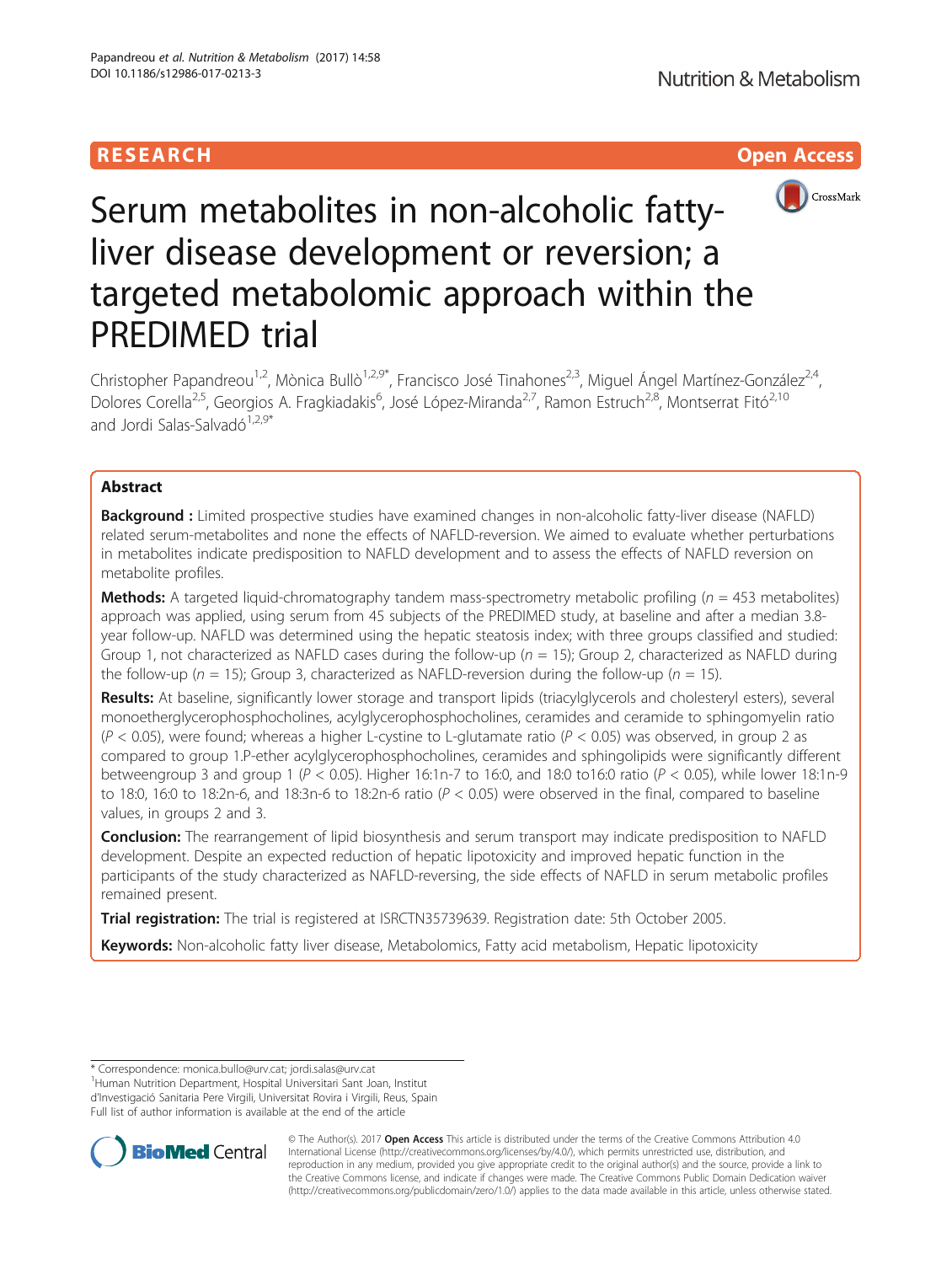#### Background

Non-alcoholic fatty liver disease (NAFLD) is common worldwide, with a prevalence of 6–35% [\[1](#page-9-0)–[3\]](#page-9-0) and includes a spectrum of pathophysiology stages, developing from simple steatosis to non-alcoholic steatohepatitis (NASH) and cirrhosis. NAFLD, characterized by lipid accumulation within hepatocytes, is a major cause of liverrelated morbidity and mortality [[4\]](#page-9-0). Although NAFLD pathogenesis is not yet fully understood, progress has been made in elucidating the mechanisms involved on its development [[5\]](#page-9-0), in which obesity and insulin resistance may play an important role [[6\]](#page-9-0). Consequently, the development of NAFLD is accompanied by metabolic changes and alterations in body lipids metabolism [[7\]](#page-9-0).

Recently, several studies focused on NAFLD association with metabolism of complex lipid classes. Following this approach, Puri et al. [[8\]](#page-9-0) reported perturbations in hepatic lipid classes, during progression from normal liver status to steatosis and NASH, as accumulation of triacyl- and diacyl-glycerols, free cholesterol, cholesterol esters and saturated fatty acids [\[8](#page-9-0)]. Concerning phospholipids especially, their composition appears to differentiate in the liver of patients with steatosis and NASH, with decreased concentrations of phosphatidylcholine and phosphatidylethanolamine in steatosis [\[8](#page-9-0)]. Concerning plasma, increased concentrations of glycerolphosphocholines, glycerolphosphoethanolamines, glycerolph osphoinositols, glycerolphosphoglycerols, lysoglycerophosphocholines, and ceramides were reported in NASH patients [[9\]](#page-9-0). In addition, decreased plasma polyunsaturated fatty acids (PUFAs), as well as increased monounsaturated fatty acids (MUFAs) and eicosanoid metabolites of the lipoxygenase pathway have been reported in plasma of NAFLD patients [\[10](#page-9-0)].

Regarding enzymes regulating fatty acid metabolism, a higher activity of delta-6 desaturase and stearoyl-CoA desaturase-1 and lower activity of delta-5 desaturase is reported in steatosis compared to non-steatosis [\[11](#page-10-0)], and in NASH compared to non-NASH, independently of obesity indexes and diet [\[12](#page-10-0)]. Besides lipids, several essential amino acids, branched chain amino acids (BCAAs) and phenylalanine, as well as the non-essential amino acids aspartate and glutamate, have been found elevated in plasma samples of NASH patients but not in steatosis, possibly indicating a higher rate of whole body protein turnoverin NASH possibly due to inflammation combined with insulin resistance [[13](#page-10-0), [14](#page-10-0)].

The metabolic complexity of NAFLD presents challenges for a deeper understanding of the metabolic pathways that contribute to the development of this pathology. Progress in this area can be aided by comprehensive metabolic analysis of the condition before or after the disease is established [[15, 16\]](#page-10-0). To the best of our knowledge, there are limited prospective studies examining changes in NAFLD-related metabolites in human plasma or serum and no previous studies have examined metabolic profiles of NAFLD-reversion. This analysis may facilitate the development of early or/and continuous monitoring for potential interventions aimed at preventing/reversing the disease.

Taking the above into account, the present study aimed to evaluate whether perturbations in serummetabolites can indicate overall predisposition to NAFLD development in participants of the PREDIMED (Prevention of Disease with Mediterranean Diet) study. Furthermore, the differences in baseline metabolites between the groups of participants characterized as NAFLD or not, as well as the changes in the metabolite profiles in the group of participants characterized as NAFLD-reversion, were analysed.

#### **Methods**

#### Study design and participants

This study is a prospective design sub-study within the PREDIMED trial (ISRCTN35739639). The design of the PREDIMED trial has been described in detail elsewhere [[17, 18](#page-10-0)]. In brief, 7447 participants at high cardiovascular risk and free of severe chronic illness including virus hepatitis, drug or alcohol addiction, were randomly assigned to a Mediterranean-diet regime, supplemented with extra-virgin olive oil; a Mediterranean diet supplemented with mixed nuts, or a control diet consisting of advice to reduce the fat intake. The Institutional Review Boards of the recruitment centers approved the study protocol, and participants gave their informed consent. For the present study, 2543 participants assigned to the Mediterranean diet supplemented with extra-virgin olive oil were assessed for the presence of NAFLD at baseline and during the follow-up. For the needs of this study, the presence of NAFLD was determined using two criteria: I). A hepatic steatosis index (HSI)  $\geq$  36 for both genders. The HSI is a simple index used to predict the presence of NAFLD with reasonable accuracy [\[19\]](#page-10-0). II). Alcohol intake <210 g/week for men and <140 g/week for women. Three Groups were formed each consisting of 15 individuals randomly selected from 2543 participants and not using any medication affecting the transaminase levels (except for statins) Group 1: Fifteen participants did not meet the NAFLD criteria we used, at baseline and during the follow-up (cases not characterized as NAFLD); Group 2: Fifteen participants did not meet NAFLD criteria at baseline, but met NAFLD criteria during the follow-up (cases characterized as NAFLD); Group 3: Fifteen participants met NAFLD criteria at baseline, but not during the follow-up (cases characterized as NAFLD-reversion). Person time of follow-up was calculated as the interval between the randomization date and the earliest date of the follow-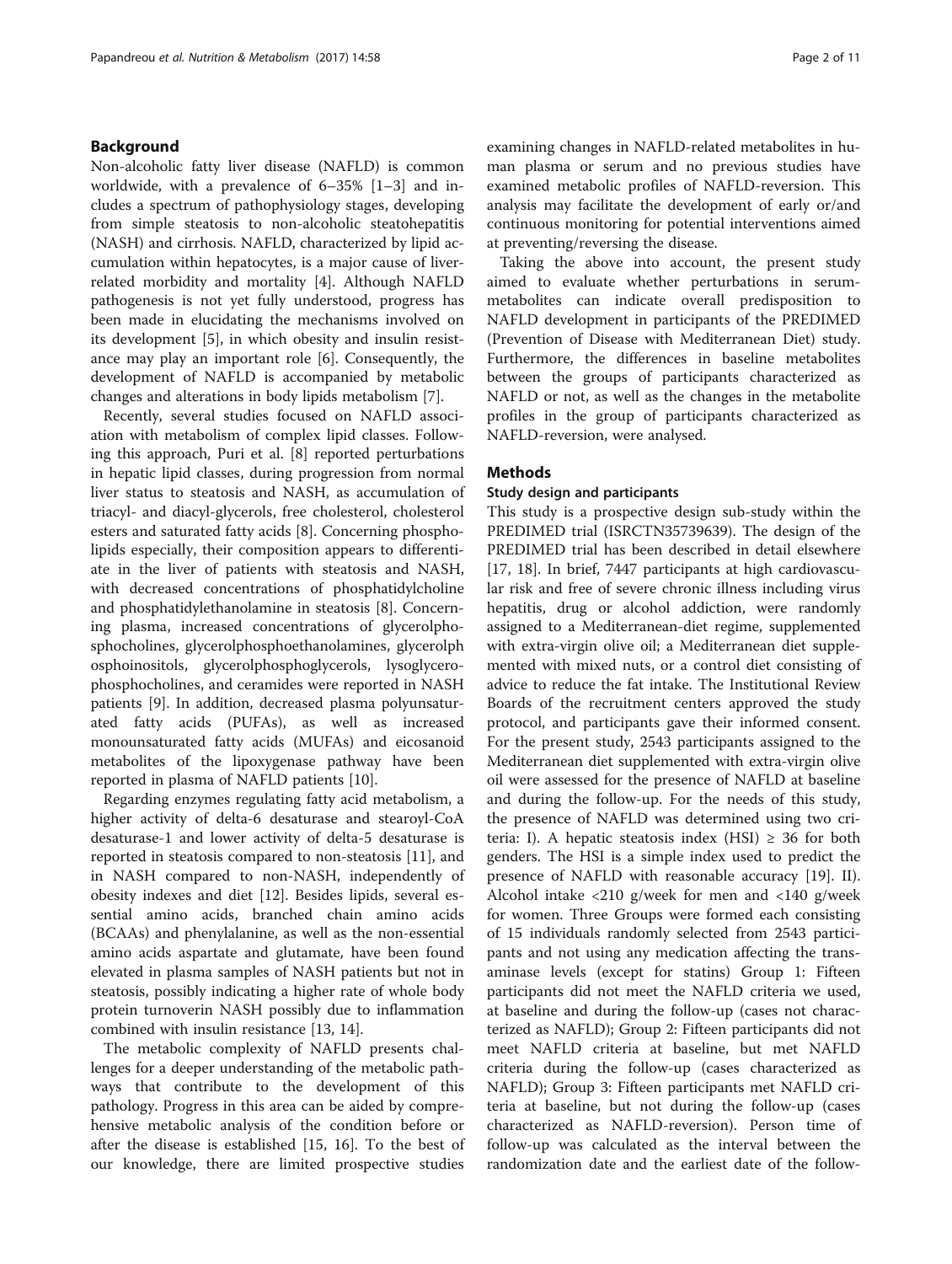up contact at which a new characterization of NAFLD or NAFLD reversion was ascertained, death from any cause, or date of the last contact visit, whichever came first. The median participant's follow-up was 3.8 years (minimum, 11 months; maximum, 6.8 years). The three groups were matched for time of follow-up (<3 years, between 3 and 6 years and between 6 and 9 years), age  $(\leq 65 \text{ vs. } > 65 \text{ y})$ , gender, and body-mass-index  $(\leq 26$  $vs. > 26 \text{ kg/m}^2$ ).

Targeted metabolomics approach to quantify metabolites Fasting serum samples were collected from subjects and stored at −80 °C. Metabolomic analyses were run by paired samples for each participant (baseline and at the end of the follow-up). Because in metabolic profiling there is no single platform or method to analyse the en-

tire metabolome of a biological sample mainly due to the wide concentration range of the metabolites, combined to their extensive chemical diversity [\[20](#page-10-0), [21](#page-10-0)], the current study used multiple liquid chromatography tandem mass spectrometry (LC-MS/MS) platforms) based on a Waters QTOF Premier instrument (Waters Corp., Milford, MA), optimized for extensive coverage of the serum metabolome [[22](#page-10-0)]. Three separate LC-MS/MS based platforms were used to perform optimal profiling of: (1) Fatty acyls, bile acids, steroids and lysoglycerophospholipids; (2) glycerolipids, glycerophospholipids, sterol lipids and sphingolipids; (3) amino acids. As described by Barr et al. [[23\]](#page-10-0), the following methods were used according to the target analytes' chemical class. This section and the pre-processing of metabolomics data are detailed in the Additional file [1](#page-8-0). Two different types of quality control (QC) samples were used to assess the data quality for all the aforementioned platforms [[24\]](#page-10-0).

#### Estimation of index of enzyme activities

Index of enzyme activities were estimated by calculating the product-to-precursor ratios of individual fatty acids (FAs) according to previous studies [\[12](#page-10-0), [25](#page-10-0)]. More details can be found in the Additional file [2](#page-8-0).

#### Statistical analysis

Data on general characteristics of the study population are presented as means  $(\pm$  standard deviations) for continuous variables and percentages for categorical variables. Differences in these characteristics among the three groups were tested by using one-way analysis of variance (ANOVA) with Bonferroni correction for multiple comparisons or the Kruskal–Wallis as appropriate, in the case of continuous variables and chi-squared test in the case of categorical variables. ANOVA with Turkey's HSD (Honestly Significance Difference) post hoc test was performedfor the comparison in the levels of metabolites between the three baseline states of the three groups, while a paired Student's t-test was carried out for the comparisons between baseline and final states in each group. The level of statistical significance was set at  $p < 0.05$ .

The principal component analysis (PCA) [[26\]](#page-10-0) was applied to identify outliers and detect data grouping or separation trends. The quality of the PCA models was described by  $\mathbb{R}^2$  and  $\mathbb{Q}^2$  values.  $\mathbb{R}^2$  is defined as the proportion of variance in the data explained by the models and indicates goodness of fit, and  $Q^2$  is defined as the proportion of variance in the data predicted by the model and indicates predictability. Orthogonal partial least-squares to latent structures (OPLS) approach [[27](#page-10-0), [28\]](#page-10-0) was used to separate the systematic variation among the metabolites that is related to group separation. The goodness of fit parameters for the OPLS model,  $R^2X$ ,  $R^2Y$  and goodness of prediction  $Q^2Y$  were calculated, varying from 0 to 1.  $\mathbb{R}^2$ X and  $\mathbb{R}^2$ Y represent the fraction of the variance of the X and Y variable explained by the model, while  $Q^2Y$  suggests the predictive performance of the model. Multivariate statistical analyses were performed using SIMCA 14.1.0 software (Umetrics, Umeå, Sweden) while univariate analyses were performed using the R statistical package (version 3.1.1; R Development Core Team, 2011; [http://cran.r-project.org\)](http://cran.r-project.org/).

#### Results

The general characteristics of study subjects ( $n = 45$ ) are shown in Table [1.](#page-3-0) No significant differences between the three groups were observed in relation to the statins use. At baseline, the three groups were similar with respect to most characteristics with the exception (Table [1\)](#page-3-0) of aspartate transaminase (AST) and aspartate transaminase to alanine transaminase ratio (AST/ALT), which decrease in the group of those not characterized as NAFLD and increase in the NAFLD-characterized group  $(p < 0.05)$ .

A total of 453 distinct metabolites were detected in the analysed serum samples and included in the subsequent multivariate and univariate data analyses. An initial unsupervised PCA did not result in any clear discrimination between the basal states per se between the three groups (Additional file [3:](#page-8-0) Fig. S1) and their baseline and the final states (Additional files [4, 5](#page-8-0) and [6](#page-8-0): Figs. S2-S4). The subsequent supervised OPLS discriminator analysis showed a uniform overlap between the aforementioned groups and baseline and final states, presenting non-significant prediction values (data not shown).

#### Univariate analysis of the three baseline states

Differences in the content of metabolites between the three baseline states were visualized through a heat map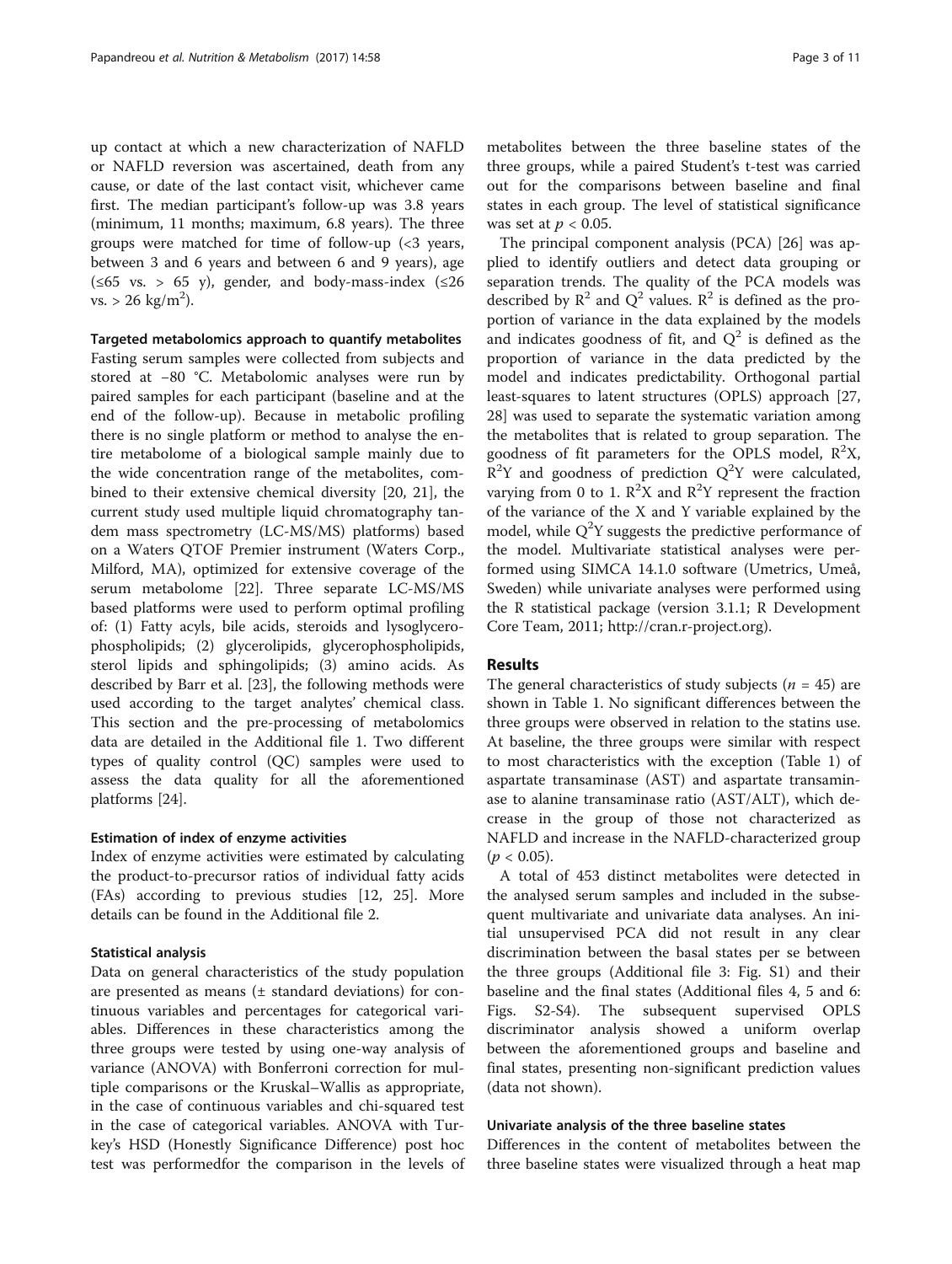<span id="page-3-0"></span>

| Characteristics          | Group 1 ( $n = 15$ )                           |                                                                                                                                            |                    | Group 2 ( $n = 15$ ) |                        |                                                                                                                                                                                                                                                                                                                                                                                                     | Group 3 ( $n = 15$ ) |                    |                    |
|--------------------------|------------------------------------------------|--------------------------------------------------------------------------------------------------------------------------------------------|--------------------|----------------------|------------------------|-----------------------------------------------------------------------------------------------------------------------------------------------------------------------------------------------------------------------------------------------------------------------------------------------------------------------------------------------------------------------------------------------------|----------------------|--------------------|--------------------|
|                          | Basal                                          | Final                                                                                                                                      | Change             | Basal                | Final                  | Change                                                                                                                                                                                                                                                                                                                                                                                              | Basal                | Final              | Change             |
| Age (years)              | $63.47 \pm 6.59$                               | $\frac{1}{2}$                                                                                                                              | $\frac{1}{2}$      | $65.13 \pm 5.74$     | $\frac{1}{2}$          | ≸                                                                                                                                                                                                                                                                                                                                                                                                   | $64.07 \pm 6.94$     | $\frac{1}{2}$      | $\frac{1}{2}$      |
| <b>MedScore</b>          | $9.73 \pm 1.83$                                | $10.31 \pm 1.88$                                                                                                                           | $0.31 \pm 2.81$    | $9.43 \pm 2.10$      | $11.43 \pm 1.22$       | $1.85 \pm 1.72$                                                                                                                                                                                                                                                                                                                                                                                     | $9.53 \pm 2.16$      | $10.47 \pm 1.59$   | $0.93 \pm 2.49$    |
| Alcohol (g)              | $16.30 \pm 24.10$                              | $10.77 \pm 11.63$                                                                                                                          | $-5.70 \pm 15.7$   | $29.93 \pm 28.58$    | $12.75 \pm 10.71$      | $-12.89 \pm 24.40^{b,c}$                                                                                                                                                                                                                                                                                                                                                                            | $7.48 \pm 10.11$     | $11.76 \pm 13.07$  | $4.28 \pm 6.82$    |
| BMI (kg/m <sup>2</sup> ) | $27.36 \pm 2.10$                               | $27.21 \pm 3.38$                                                                                                                           | $-0.08 \pm 2.04$   | $28.65 \pm 3.39$     | $29.68 \pm 3.72$       | $0.91 \pm 1.94$                                                                                                                                                                                                                                                                                                                                                                                     | $29.08 \pm 2.84$     | $28.18 \pm 3.12$   | $-0.90 \pm 1.98$   |
| WC (cm)                  | $97.29 \pm 9.41$                               | $99.09 \pm 12.11$                                                                                                                          | $1.30 \pm 6.11$    | $98.43 \pm 10.28$    | $102.07 \pm 11.82$     | $2.23 \pm 7.86$                                                                                                                                                                                                                                                                                                                                                                                     | $100.80 \pm 11.69$   | $99.20 \pm 12.52$  | $-1.60 \pm 7.33$   |
| AST (U/L)                | $20.36 \pm 5.84$                               | $17.82 \pm 6.70^{a,b}$                                                                                                                     | $-0.91 \pm 6.93$   | $21.14 \pm 6.51$     | $26.14 \pm 8.20^{b,c}$ | $5.00 \pm 7.68$                                                                                                                                                                                                                                                                                                                                                                                     | $21.60 \pm 11.41$    | $19.00 \pm 6.03$   | $-2.60 \pm 14.12$  |
| <b>AST/ALT</b>           | $0.61 \pm 0.28^{a,b/a,c}$                      | $0.49 \pm 0.19^{a,b/a,c}$                                                                                                                  | $-0.08 \pm 0.20$   | $0.80 \pm 0.23$      | $0.88 \pm 0.16$        | $0.08 \pm 0.18^{b,c}$                                                                                                                                                                                                                                                                                                                                                                               | $0.97 \pm 0.25$      | $0.84 \pm 0.37$    | $-0.13 \pm 0.26$   |
| Glu (mg/dL)              | $131.33 \pm 49.75$                             | $108.16 \pm 19.73$                                                                                                                         | $-18.50 \pm 38.10$ | $124.97 \pm 42.3$    | $122.07 \pm 59.13$     | $-2.90 \pm 61.46$                                                                                                                                                                                                                                                                                                                                                                                   | $138.38 \pm 46.72$   | $156.53 \pm 62.44$ | 18.14 ± 54.08      |
| TG (mg/dL)               | $158.33 \pm 81.12$                             | $158.00 \pm 51.73$                                                                                                                         | $4.83 + 53.32$     | $117.98 \pm 53.23$   | $160.78 \pm 98.12$     | $42.80 \pm 78.71$                                                                                                                                                                                                                                                                                                                                                                                   | 157.54 ± 106.38      | 150.13 ± 110.68    | $-7.41 \pm 137.09$ |
| TC (mg/dL)               | $229.43 \pm 49.23$                             | $201.85 \pm 41.16$                                                                                                                         | $-30.68 \pm 55.85$ | 207.64 ± 46.53       | $195.21 \pm 25.70$     | $-12.43 \pm 45.39$                                                                                                                                                                                                                                                                                                                                                                                  | $208.07 \pm 45.39$   | $190.15 \pm 36.21$ | $-17.92 \pm 36.83$ |
| HDL-C (mg/dL)            | 49.26 ± 11.86                                  | $45.90 \pm 12.29$                                                                                                                          | $-3.32 \pm 10.33$  | 56.38 ± 12.54        | 53.71 ± 11.21          | $-2.67 \pm 10.04$                                                                                                                                                                                                                                                                                                                                                                                   | 48.41 ± 8.82         | 55.74 ± 16.84      | $6.52 \pm 14.54$   |
| LDL-C (mg/dL)            | $132.97 \pm 28.29$                             | $114.67 \pm 32.60$                                                                                                                         | $-20.05 \pm 26.78$ | $127.79 \pm 39.65$   | $110.03 \pm 21.69$     | $-17.77 \pm 48.77$                                                                                                                                                                                                                                                                                                                                                                                  | $121.14 \pm 33.85$   | $105.45 \pm 29.71$ | $-15.22 \pm 23.65$ |
| Diabetes                 | 40.0%                                          | $\frac{1}{2}$                                                                                                                              | ≸                  | 60.0%                | $\frac{1}{2}$          | ≸                                                                                                                                                                                                                                                                                                                                                                                                   | 60%                  | ≸                  | $\frac{1}{2}$      |
| Hypercholest             | 66.7%                                          | $\frac{4}{2}$                                                                                                                              | $\frac{4}{2}$      | 66.7%                | $\frac{1}{2}$          | ₹                                                                                                                                                                                                                                                                                                                                                                                                   | 46.7%                | $\frac{4}{2}$      | $\frac{4}{2}$      |
| Hypertension             | 93.3%                                          | $\frac{1}{2}$                                                                                                                              | ⋚                  | 80.0%                | $\frac{1}{2}$          | ≸                                                                                                                                                                                                                                                                                                                                                                                                   | 80%                  | $\frac{1}{2}$      | $\frac{1}{2}$      |
|                          | Data are expressed as means ± SD or percentage | One-way analysis of variance (ANOVA) or Kruskal-Wallis test for continuous variables and Pearson Chi-Square test for categorical variables |                    |                      |                        | Abbreviations: MA Not Available, MedScore Mediterranean Diet Score, BMI Body Mass Index, WC Waist Circumference, AST aspartate aminotransferase, Glu Glucose, TC Total cholesterol, HDJ-C High-density lipoprotein<br>Microalbuminuria changes in characteristics of studied groups at the end of the follow-up were excluded from analysis, because there were only few cases, namely 18 out of 45 |                      |                    |                    |
|                          |                                                |                                                                                                                                            |                    |                      |                        |                                                                                                                                                                                                                                                                                                                                                                                                     |                      |                    |                    |

Abbreviations: MA Not Available, MedScore Mediterranean Diet Score, BMI Body Mass Index, WC Waist Circumference, AST aspartate aminotransferase, Glu Glucose, TC Total cholesterol, HDL-C High-density lipoprotein cholesterol, LDL-C Low-density lipoprotein cholesterol, Hypercholest Hypercholesterolemia

cholesterol, LDL-C Low-density lipoprotein cholesterol, Hypercholest Hypercholesterolemia<br><sup>abc</sup>: Identical superscript letters denote significant differences between groups (p < 0.05 after *post-hoc* multiple comparisons a<sup>b,c</sup>: Identical superscript letters denote significant differences between groups (p < 0.05 after *post-hoc* multiple comparisons using the Bonferroni rule in the case of normally distributed continuous variables,

Mann-Whitney test in the case of non- normally distributed continuous variables) Mann-Whitney test in the case of non- normally distributed continuous variables)

Group 1 Participants did not meet NAFLD criteria at the baseline and during the follow-up<br>Group 2 Participants did not meet NAFLD criteria at the baseline and during the follow-up<br>Group 3 Participants met NAFLD criteria at Group 2 Participantsdid not meet NAFLD criteria at baseline, but met NAFLD criteria during the follow-up Group 1 Participants did not meet NAFLD criteria at the baseline and during the follow-up

Group 3 Participants met NAFLD criteria at baseline, but not during the follow-up

 $^{\rm ab}$ p Value <0.05 "Group 1" vs. "Group 2"

 $\alpha_c$  p Value <0.05 "Group 1" vs. "Group 3"

 $^{\rm bc}$  p Value <0.05 "Group 2" vs. "Group 3"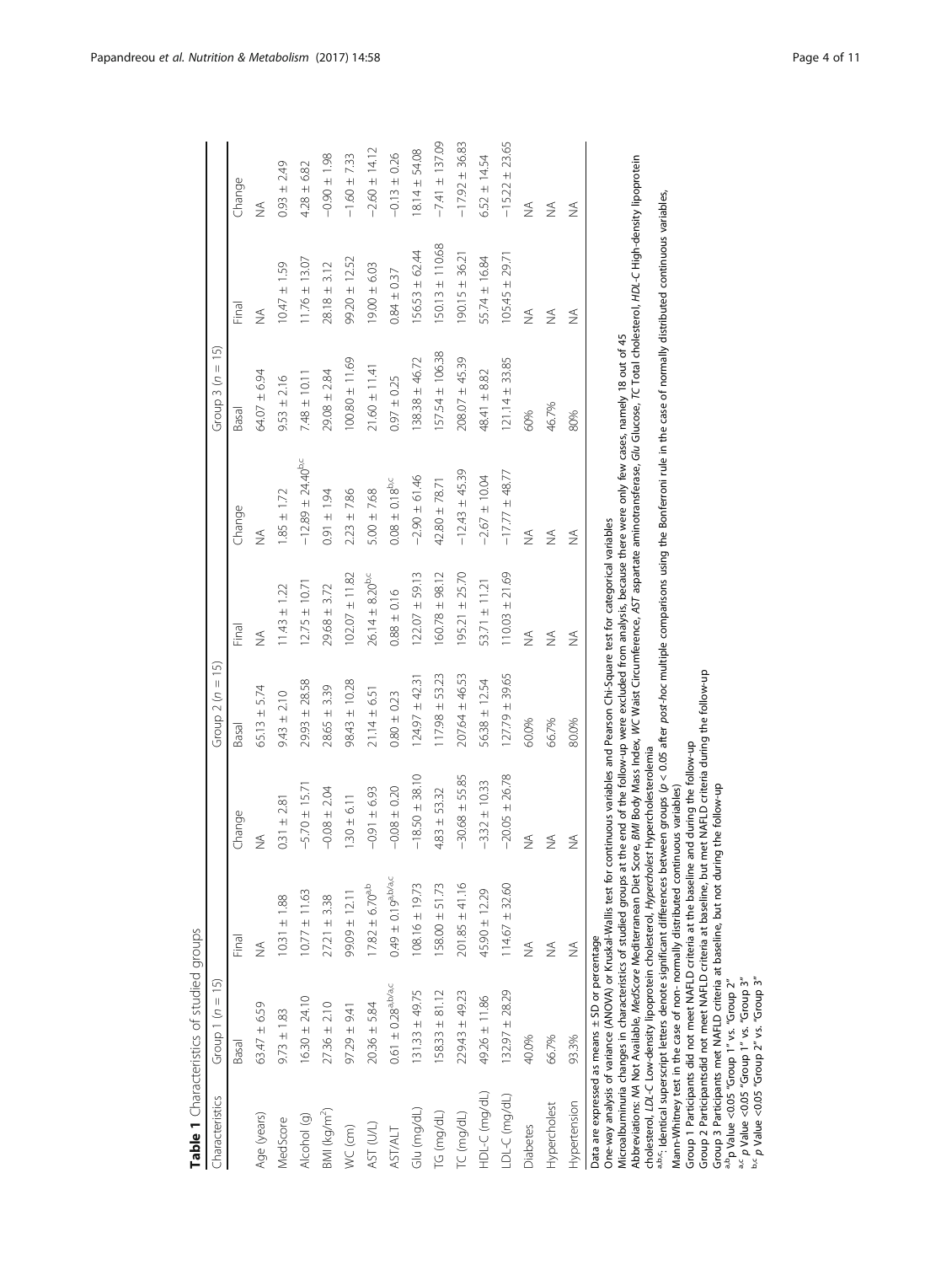(Additional file [7:](#page-8-0) Fig. S5). On the left-hand side of this Figure the ANOVA is displayed, and then the  $log<sub>2</sub>$  (fold change) of the metabolites and Tukey's HSD post hoc test for each mentioned comparisons are indicated. The Tukey's HSD post-hoc test analyses performed per each metabolic class and ratios were performed and the significant results are shown in Table [2.](#page-5-0)

At baseline, there was not found a significant difference in serum TAGs ( $p = 0.059$ ) or the sum of TAGs and cholesteryl esters ( $p = 0.039$ ) between the cases characterized as NAFLD, compared to noncharacterized NAFLD cases. In addition, the levels of several monoether-glycero-phosphocholines and acylglycero-phosphocholines ( $p < 0.05$ ) were lower in the group of the characterized as NAFLD cases. Lower levels of ceramides ( $p = 4.2 \times 10-3$ ) were also found at baseline in these participants compared with those notcharacterized as NAFLD. The activity index of sphingomyelinase (Cer/SM) ( $p = 0.018$ ) was lower, while the L-cystine to L-glutamate ratio ( $p = 0.046$ ) was higher at baseline in the characterized as NAFLD cases.

At baseline, those participants characterized as NAFLD-reversing, compared to non-suspected cases, revealed lower serum levels in P-ether acyl-glycerophosphocholines ( $P = 0.028$ ), ceramides ( $p = 0.002$ ), total sphingolipids ( $p = 0.029$ ) but not significantly lower serum levels of the sum of TAGs and cholesteryl esters  $(p = 0.05)$ . Higher baseline values of several mono-etherglycero-phosphocholines ( $p < 0.05$ ) were found in those participants reversing NAFLD than those who met NAFLD criteria during the follow-up. No significant baseline differences in other lipid classes or index of enzyme activities were observed.

#### Univariate analysis comparing final vs.baseline states

A heatmap visualising the differences in metabolite concentrations between the final state and the baseline state of each group is shown in Additional file [8:](#page-8-0) Fig. S6. It displays the  $log<sub>2</sub>$  (fold-change) of the metabolites included in the analysis together with the Student's t-test for all the comparisons performed. Additionally, volcano plots (p-value versus fold-change) were generated for the aforementioned comparisons (Additional files [9](#page-9-0), [10](#page-9-0) and [11](#page-9-0): Figs. S7-S9), complementing the results presented in the heatmap.

In group 1 (cases not-characterized as NAFLD), lower levels of monoacylglycerophosphocholines and monoetherglycerophosphocholine ( $p < 0.05$ ), monoetherglycerophosphoethanolamines  $(p = 0.002)$  were found at the end of the follow-up compared with baseline values (Table [3](#page-6-0)). Lower levels of lysophosphatidylcholines  $(p = 0.015)$ , TAGs  $(p = 0.036)$  and sum of TAGs and cholesteryl esters ( $p = 0.025$ ) and a higher index of SCD1

samples. Significantly lower levels of SFA ( $p = 0.016$ ), monoacylglycerophosphocholines ( $p < 0.050$ ) and N-Acyl ethanolamines ( $p = 0.024$ ) were found in group 2 (cases characterized as NAFLD) at the end of the follow-up compared with baseline (Table [4\)](#page-6-0). Higher index of elongase 6 (18:0/16:0) ( $p = 0.031$ ), D6D (18:4n-3/18:3n-3)  $(p = 0.012)$ , SCD1 (16:1n-7/16:0)  $(P = 0.011)$  activities, a higher PUFA to MUFA ratio  $(p = 0.015)$ , and MUFA + PUFA to saturated FA (SFA) ratio  $(p = 7.5 \times 10^{-5})$ , as well as a lower non esterified fatty acids (NEFA) n-6 to n-3 ratio ( $p = 0.037$ ) were found in final samples compared to baseline values. On the other hand, lower index of SCD1  $(18:1n-9/18:0)$   $(p = 0.017)$ , D6D [18:3n-6/18:2n-6 (p = 0.002) and 18:3/18:2)  $(p = 0.007)$ ] activities were observed. The ratios of MAPC to MAPE and LPC to LPE were also lower in final samples ( $p = 8.2 \times 10^{-4}$  and  $p = 5.0 \times 10^{-4}$  respectively). Finally, compared to baseline values, an index of de novo lipogenesis (16:0/18:2n-6) ( $p = 0.002$ ) was significantly lower at the end.

In group 3 (NAFLD-reversion cases), compared to baseline values, SFA  $(p = 0.013)$ , monoacylglycerophosphocholines ( $p < 0.05$ ), monoacylglycerophosphoethanolamine  $(p = 0.012)$ , monoetherglycerophosphoethano lamines  $(p = 0.002)$  and lysophosphatidylcholine  $(p = 0.015)$  were lower at the end of follow-up (Table [5](#page-7-0)). Similarly to the characterized cases of NAFLD, higher 16:1n-7 to 16:0 ( $p = 0.003$ ) and lower 18:1n-9 to 18:0  $(p = 3.6 \times 10^{-4})$  ratios were observed at the end, while the index of elongase 6 activity (18:0/16:0) was higher  $(p = 6.7 \times 10^{-5})$ . Compared to baseline values, at the end of follow-up a higher ratio of NEFA n-6 to n-3  $(p = 0.011)$  and the index of lecithin: cholesterol acyltransferase activity (ChoE/Chol) ( $p = 0.026$ ) was found, while the index of lower de novo lipogenesis (16:0/ 18:2n-6) ( $p = 8.4 \times 10^{-4}$ ) and D6D activity (18:3n-6/ 18:2n-6) ( $p = 4.6 \times 10^{-4}$ ) has been demonstrated. The ratios of LPC to PC ( $p = 0.008$ ) and LPE to PE ( $p = 0.019$ ) were also found lower at the end of follow-up.

No significant differences in the concentration of amino acids between the three baseline statesand between the final and the baseline state of each group were found.

#### **Discussion**

In this study we detected differences in serum lipid classes between participants who were characterized as NAFLD and those not characterized as NAFLD after a median 3.8 years of follow-up. These differences may be an early indicator of a rearrangement of lipid biosynthesis in the liver in those participants who met NAFLD criteria during the follow-up.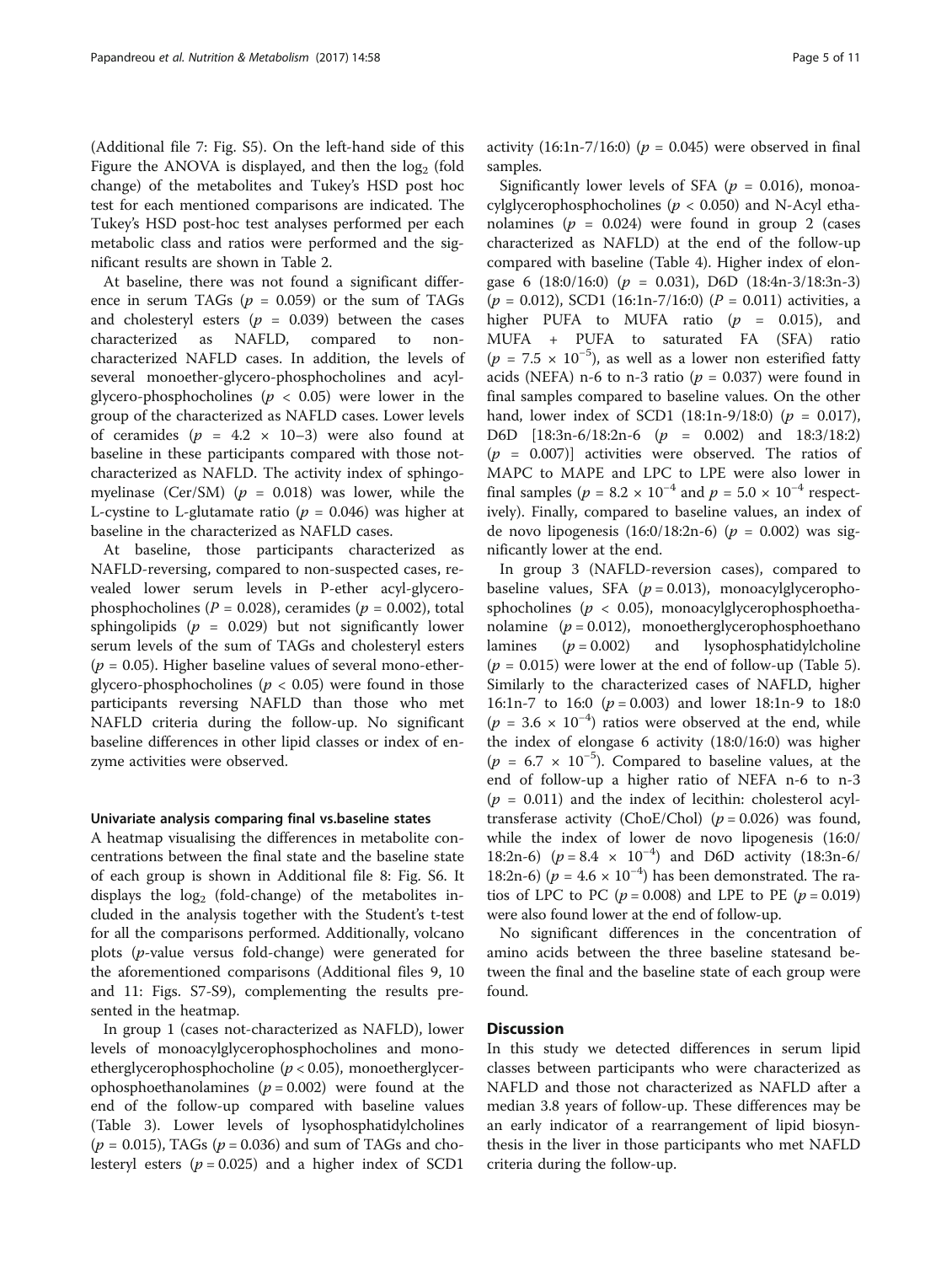<span id="page-5-0"></span>

| Table 2 Comparison of metabolites concentrations and enzyme activities based on fatty acid ratios between the three baseline states in groups 1, 2 and 3 |                        |                           |                                |                            |                                                |                                         |                                |
|----------------------------------------------------------------------------------------------------------------------------------------------------------|------------------------|---------------------------|--------------------------------|----------------------------|------------------------------------------------|-----------------------------------------|--------------------------------|
|                                                                                                                                                          |                        | Baseline 3 vs. Baseline 2 |                                | Baseline 3 vs.<br>Baseline |                                                | Baseline 2 vs.<br>Baseline <sup>-</sup> |                                |
|                                                                                                                                                          | ANOVA (p)              | Tukey's HSD (p-value)     | log <sub>2</sub> (fold change) | Tukey's HSD (p-<br>value)  | log <sub>2</sub> (fold change) Tukey's HSD (p- | value)                                  | log <sub>2</sub> (fold change) |
| Triacylglycerols                                                                                                                                         | 4.28E-02               | 9.78E-0                   | 0.06                           | 9.18E-02                   | $-0.49$                                        | 5.95E-02                                | $-0.55$                        |
| MonoetherglycerophosphocholineO_plasmenyles                                                                                                              | 4.28E-03               | 4.70E-03                  | 0.39                           | 7.45E-03                   | 0.08                                           | 3.18E-02                                | $-0.32$                        |
| MonoetherglycerophosphocholineP_plasmenyles                                                                                                              | 5.30E-03               | 1.79E-02                  | 0.44                           | 9.66E-01                   | $-0.03$                                        | 9.35E-03                                | $-0.47$                        |
| 1-Monoetherglycerophosphocholine                                                                                                                         | 1.70E-03               | 3.70E-03                  | $\overline{0.41}$              | 9.77E-01                   | 0.02                                           | 6.55E-03                                | $-0.39$                        |
| 1-ether, 2-acylglycerophosphocholine O_plasmenyles                                                                                                       | 1.50E-02               | 5.56E-01                  | 0.14                           | $1.34E - 01$               | $-0.23$                                        | 1.22E-02                                | $-0.37$                        |
| 1-ether, 2-acylglycerophosphocholine P_plasmenyles                                                                                                       | 6.77E-03               | 9.07E-01                  | 0.09                           | 2.80E-02                   | $-0.46$                                        | 9.56E-03                                | $-0.55$                        |
| 1-ether, 2-acylglycerophosphocholines                                                                                                                    | I9E-03                 | 6.95E-01                  | 0.12                           | 5.43E-02                   | $-0.31$                                        | 7.06E-03                                | $-0.43$                        |
| MonoetherglycerophosphoethanolaminesP_plasmenyles                                                                                                        | 8E-03<br>$\ddot{=}$    | 9.61E-02                  | 0.41                           | 9.65E-01                   | $-0.04$                                        | 5.54E-02                                | $-0.46$                        |
| Ceramides                                                                                                                                                | 1.05E-03               | 9.81E-01                  | $-0.03$                        | 2.51E-03                   | $-0.45$                                        | 4.29E-03                                | $-0.42$                        |
| N-acyl ceramides                                                                                                                                         | 3.99E-03               | 9.94E-01                  | $\overline{0}$                 | 1.15E-02                   | $-0.37$                                        | 8.77E-03                                | $-0.39$                        |
| N-acyl sphingosines                                                                                                                                      | 3.99E-03               | 9.94E-01                  | 0.01                           | 1.15E-02                   | $-0.37$                                        | 8.77E-03                                | $-0.39$                        |
| Total sphingolipids                                                                                                                                      | 3E-02<br>$\frac{5}{2}$ | 7.81E-01                  | $-0.10$                        | 2.95E-02                   | $-0.36$                                        | 1.29E-01                                | $-0.26$                        |
| Sum of Triacylglycerols& Cholesteryl Esters                                                                                                              | 34E-02<br>$\ddot{a}$   | 9.94E-01                  | 0.03                           | 5.00E-02                   | $-0.49$                                        | 3.92E-02                                | $-0.51$                        |
| L-Cystine to L-Glutamate                                                                                                                                 | <b>I1E-02</b><br>3.4   | 9.61E-01                  | $-0.06$                        | 8.30E-02                   | 0.60                                           | 4.58E-02                                | 0.66                           |
| Sphingomyelinase (Cer/SM)                                                                                                                                | 6E-02                  | 5.69E-01                  | 0.09                           | 1.68E-01                   | $-0.15$                                        | 1.76E-02                                | $-0.23$                        |
| log <sub>2</sub> (fold-change) and p-values follows the criterion of heatmap figure                                                                      |                        |                           |                                |                            |                                                |                                         |                                |

One-way analysis of variance (ANOVA) and Tukey's Honestly Significance Difference (HSD) post hoc test One-way analysis of variance (ANOVA) and Tukey's Honestly Significance Difference (HSD) post hoc test

Bold indicates statistically significant p-values

Group 1 Participants did not meet NAFLD criteria at the baseline and during the follow-up

Bold indicates statistically significant p-values<br>Group 1 Participants did not meet NAFLD criteria at the baseline and during the follow-up<br>Group 2 Participants did not meet NAFLD criteria at baseline, but met NAFLD criter Group 2 Participants did not meet NAFLD criteria at baseline, but met NAFLD criteria during the follow-up Group 3 Participants met NAFLD criteria at baseline, but not during the follow-up

Abbreviations: Cer ceramides, SM sphingomyelin, ChoE cholesteryl esters, Chol cholesterol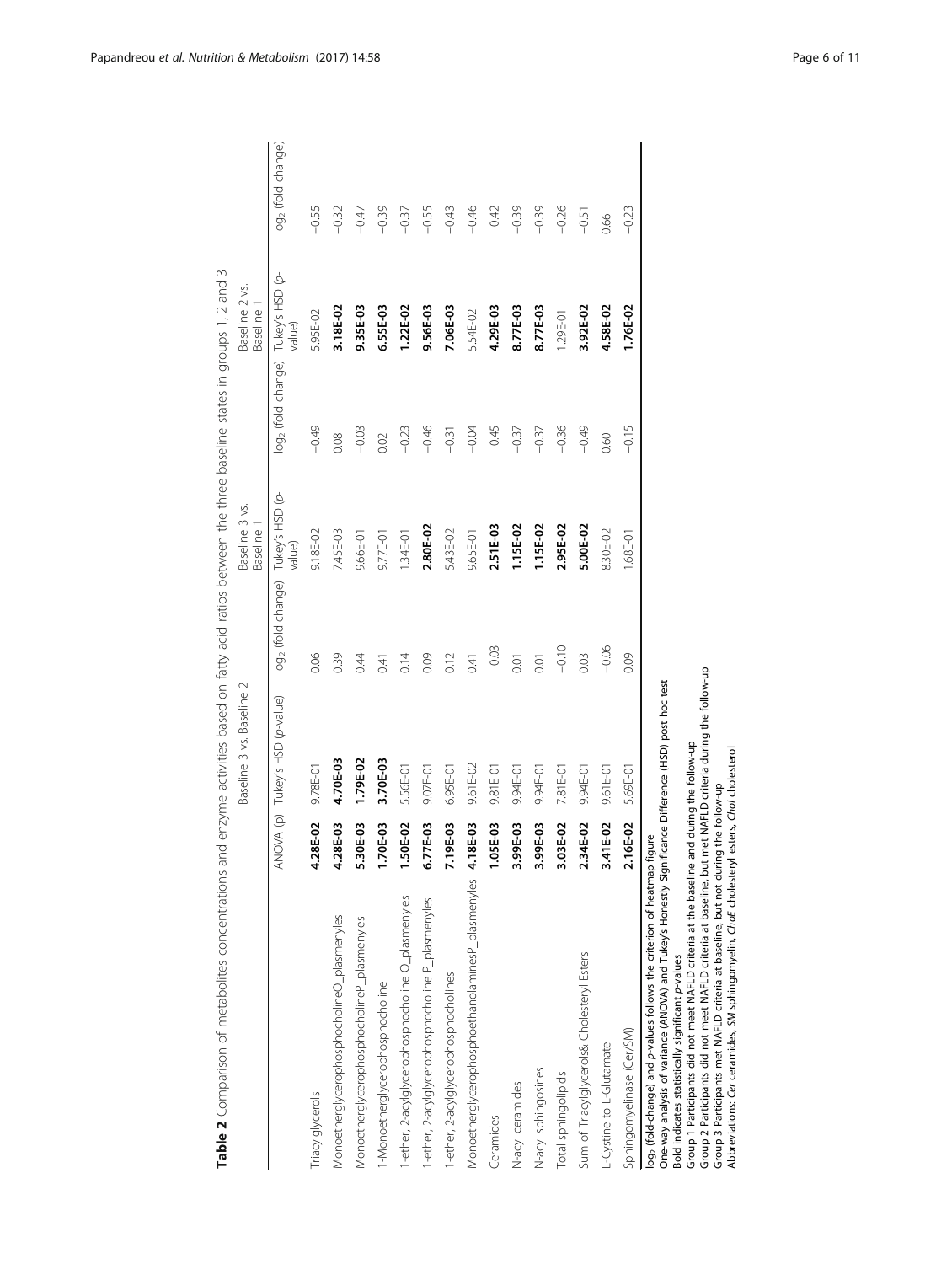<span id="page-6-0"></span>

| Table 3 Comparison of metabolites concentrations and enzyme activities based on fatty acid ratios between the final and the |  |  |  |  |
|-----------------------------------------------------------------------------------------------------------------------------|--|--|--|--|
| baseline status (Final vs. Baseline) in group 1 (not meeting the NAFLD criteria at baseline and during the follow-up)       |  |  |  |  |

| Metabolites and enzyme activities                 | Paired Student's<br>t-test ( $p$ -value) | log <sub>2</sub><br>(fold change) |
|---------------------------------------------------|------------------------------------------|-----------------------------------|
| 1-Monoacylglycerophosphocholine                   | 3.26E-02                                 | $-0.19$                           |
| 2-Monoacylglycerophosphocholine                   | 3.59E-02                                 | $-0.20$                           |
| Total Monoacylglycerophosphocholine               | 3.35F-02                                 | $-0.19$                           |
| MonoetherglycerophosphocholineP_plasmenyles       | 3.60E-02                                 | $-0.20$                           |
| MonoetherglycerophosphoethanolaminesO_plasmenyles | 2.05E-03                                 | $-0.64$                           |
| Total 1- Monoetherglycerophosphocholine           | 2.92E-02                                 | $-0.18$                           |
| Total Lysophosphatidylcholines                    | 1.57E-02                                 | $-0.21$                           |
| Triacylglycerols                                  | 3.68E-02                                 | $-0.23$                           |
| Sum of Triacylglycerols& Cholesteryl Esters       | 2.50E-02                                 | $-0.27$                           |
| Stearoyl-CoA desaturase 1 (16:1n-7/16:0)          | 4.53E-02                                 | 0.09                              |

 $log<sub>2</sub>$  (fold-change) and p-values follows the criterion of heatmap figure

The lower levels of glycerophosphocholines in addition to ceramides and the possible lower activity of sphingomyelinase could indicate a rearrangement of lipid biosynthesis in the liver in the group of cases characterized as NAFLD [[29, 30\]](#page-10-0). We also observed a higher L-cystine

Table 4 Comparison of metabolites concentrations and enzyme activities based on fatty acid ratios between the final and the baseline status (Final vs. Baseline) in group 2 (not meeting the NAFLD criteria at baseline but meeting them during the follow-up)

| Metabolites and<br>enzyme activities     | Paired Student's<br>t-test $(p$ -value) | log <sub>2</sub><br>(fold change) |
|------------------------------------------|-----------------------------------------|-----------------------------------|
| Steroids                                 | 9.05E-03                                | $-0.38$                           |
| Saturated fatty acids                    | 1.64E-02                                | $-0.42$                           |
| Primary fatty amides                     | 4.26E-02                                | $-0.34$                           |
| N-Acyl ethanolamines                     | 2.39E-02                                | $-0.23$                           |
| 1-Monoacylglycerophosphocholine          | 2.78E-02                                | $-0.16$                           |
| Monoacylglycerophosphocholine            | 4.00E-02                                | $-0.14$                           |
| Desaturase (MUFA + PUFA/SFA)             | 7.55E-04                                | 0.39                              |
| MAPC/MAPE                                | 8.21E-04                                | $-0.34$                           |
| LPC/LPE                                  | 5.71E-04                                | $-0.31$                           |
| (NEFA) n-6 /n-3                          | 3.69E-02                                | $-0.27$                           |
| De novo lipogenesis (16:0/18:2n-6)       | 1.72E-03                                | $-0.48$                           |
| Stearoyl-CoA desaturase 1 (18:1n-9/18:0) | 1.79E-02                                | $-0.33$                           |
| Elongase-6 (18:0/16:0)                   | 3.13E-02                                | 0.70                              |
| Delta-6- desaturase (18:3n-6/18:2n-6)    | 2.39E-03                                | $-0.48$                           |
| Delta-6- desaturase (18:3/18:2)          | 7.64E-03                                | $-0.39$                           |
| Delta-6- desaturase(18:4n-3/18:3n-3)     | 1.21E-02                                | 2.72                              |
| Stearoyl-CoA desaturase 1 (16:1n-7/16:0) | 1.11E-02                                | 0.11                              |
| 18:1/18:0                                | 2.69E-02                                | $-0.12$                           |
| PUFA/MUFA                                | 1.50E-02                                | 0.25                              |

 $log<sub>2</sub>$  (fold-change) and p-values follows the criterion of heatmap figure Abbreviations: SFA saturated fatty acids, PUFA polyunsaturated fatty acids, MUFA monounsaturated fatty acids, MAPC Monoacylglycerophosphocholine, MAPE Monoacylglycerophosphoethanolamine, LPC lysophosphatidylcholine, LPE lysophosphatidylethanolamine, NEFA non esterified fatty acids

to L-glutamate ratio in the participants meeting NAFLD criteria during the follow-up. Since higher plasma Lcystine/L-glutamate ratio was positively associated with TNF-alpha circulating levels in patients with advanced cirrhosis [[31](#page-10-0)], our results may indicate an immune dysfunction state in these participants [[32\]](#page-10-0).

In contrast, the results of our study are not in accordance with findings from previous studies regarding differences in metabolites and enzyme activities between NAFLD and no-NAFLD [\[8](#page-9-0), [10,](#page-9-0) [12, 33\]](#page-10-0), possibly due to differences in methods for detecting NAFLD, in participants' characteristics and metabolites analyses procedures. A decrease in very low-density lipoprotein particles secretion from the liver, as it has been shown to occur in NAFLD, could explain the reduction in etherglycerophosphocholines and sphingolipids in the serum of our study participants. We also did not find elevated levelsof BCAAs or other amino acids in cases characterized as NAFLD, which is in agreement with the results from previous studies examining the role of hepatic steatosis in amino acids profiles [\[13](#page-10-0), [14](#page-10-0)].

Interestingly, the comparison between the group with NAFLD-reversion cases and the group with cases characterized as NAFLD did not reveal notable differences in the levels of most metabolites except for phospholipids catabolic intermediates and therefore we can imply that the hepatic lipid metabolism was similar in both groups. Besides the findings from baseline comparisons, we also found differences in the levels of metabolites and estimated enzyme activities at the end of a long-term follow-up that may indicate potential influences of NAFLD idiopathic conditions.

Research suggests that FFA-mediated cytotoxicity is indirect, via the generation of the toxic metabolite lysophosphatidylcholine (LPC) [\[34](#page-10-0), [35\]](#page-10-0). A reduction in LPC content in erythrocyte membranes was observed after 1 year intervention with Mediterranean diet enriched in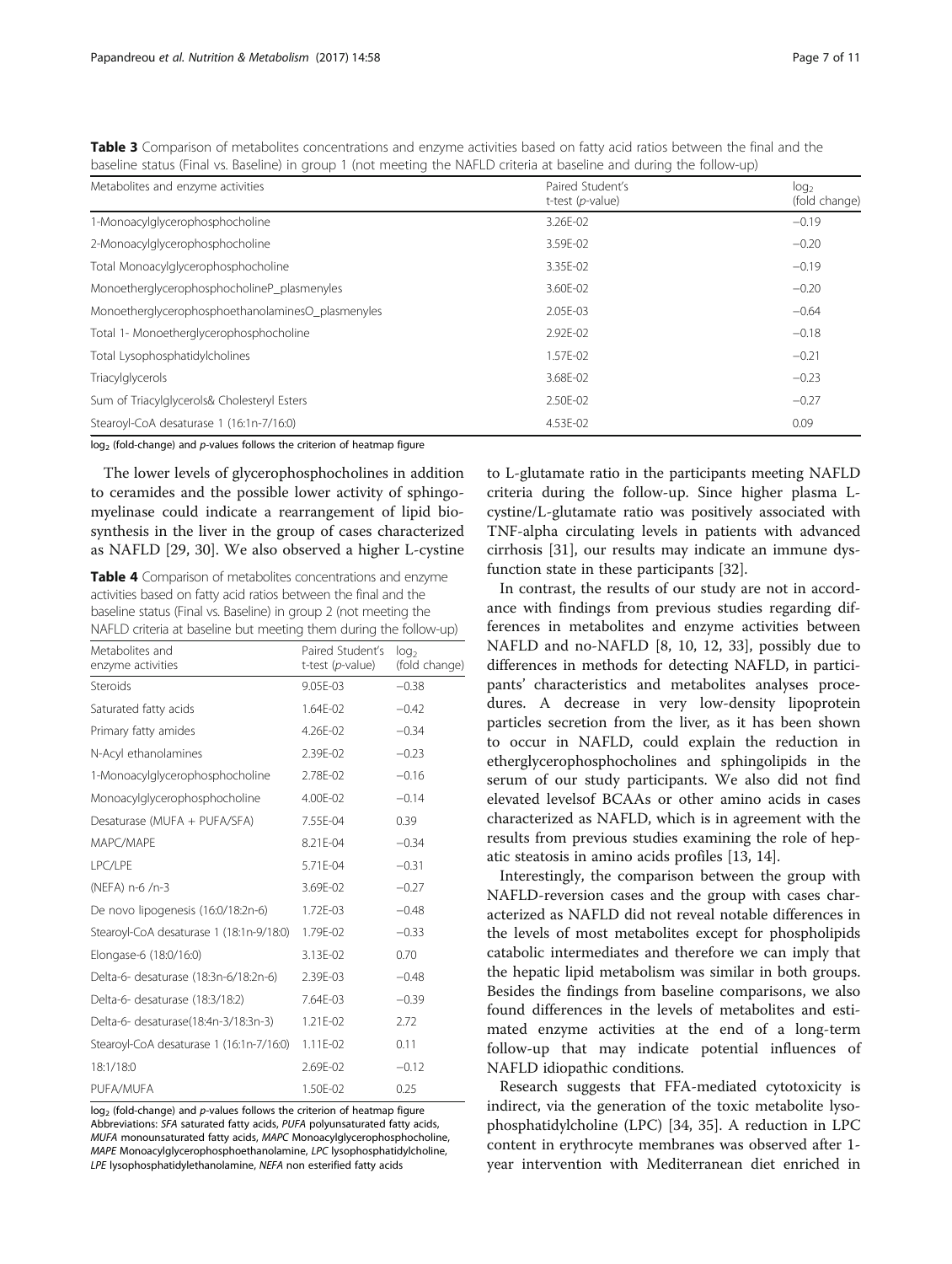<span id="page-7-0"></span>Table 5 Comparison of metabolites concentrations and enzyme activities based on fatty acid ratios between the final and the baseline status (Final vs. Baseline) in group 3 (meeting the NAFLD criteria at baseline but not meeting them during the follow-up)

| Metabolites and enzyme activities                 | Paired Student's t-test (p-value) | $log2$ (fold change) |
|---------------------------------------------------|-----------------------------------|----------------------|
| Steroids                                          | 1.99E-02                          | $-0.46$              |
| Saturated fatty acids                             | 1.36E-02                          | $-0.30$              |
| 1-Monoacylglycerophosphocholine                   | 2.15E-03                          | $-0.27$              |
| 2-Monoacylglycerophosphocholine                   | 2.85E-02                          | $-0.16$              |
| Monoacylglycerophosphocholine                     | 1.16E-02                          | $-0.20$              |
| Lysophosphatidylcholines                          | 1.49E-02                          | $-0.17$              |
| 1-Monoacylglycerophosphoethanolamine              | 1.23E-02                          | $-0.23$              |
| MonoetherglycerophosphoethanolaminesO_plasmanyles | 2.12E-02                          | $-0.32$              |
| Phospholipase-A2 (LPC/PC)                         | 8.38E-03                          | $-0.28$              |
| Phospholipase-A2 (LPE/PE)                         | 1.91E-02                          | $-0.21$              |
| (NEFA) n-6/n-3                                    | 1.15E-02                          | 0.57                 |
| De novo lipogenesis (16:0/18:2n-6)                | 8.49E-04                          | $-0.43$              |
| Stearoyl-CoA desaturase 1 (18:1n-9/18:0)          | 2.35E-04                          | $-0.58$              |
| Elongase-6 (18:0/16:0)                            | 6.78E-05                          | 0.71                 |
| Delta-6- desaturase (18:3n-6/18:2n-6)             | 4.65E-04                          | $-0.63$              |
| Delta-6- desaturase (18:3/18:2)                   | 2.43E-04                          | $-0.55$              |
| Stearoyl-CoA desaturase 1 (16:1n-7/16:0)          | 3.22E-03                          | 0.11                 |
| 18:1/18:0                                         | 3.65E-04                          | $-0.21$              |
| Lecithin:cholesterolacyltransferase (ChoE/Chol)   | 2.64E-02                          | 0.47                 |

 $log<sub>2</sub>$  (fold-change) and p-values follows the criterion of heatmap figure

Abbreviations: LPC lysophosphatidylcholine, LPE lysophosphatidylethanolamine, NEFA non esterified fatty acids, ChoE cholesteryl esters, Chol cholesterol

extra virgin olive oil in participants with similar characteristics to our study [[36](#page-10-0)]. Likewise, the lower LPC levels found in our study in cases not characterized as NAFLD could be attributed to the potential effect of the diet per se, resulting in a possible reduction of hepatic lipotoxicity. Notably, in cases characterised as NAFLD, the ratio of lysophosphatidylcholine to lysophosphatidylethanolamine (LPC/LPE) was lower at the end of the follow-up. Previous research, using mouse models, suggests that the lower phosphatidylcholine to phosphatidylethanolamine (precursors of the LPC and LPE) ratio may lead to a disruption in membrane integrity, resulting in hepatocyte damage [\[37\]](#page-10-0). In our study, ethanolamine- and choline-glycerophospholipids, were lower at the end of the follow-up in those participants that did not meet NAFLD criteria or appeared to reverse NAFLD, while only glycerophosphocholines was lower in those who met NAFLD criteria during follow-up.

Differences in indices of enzyme activities regulating endogenous metabolism of fatty acids were observed before and at the end of the follow-up, particularly in cases characterized as NAFLD or NAFLD-reversion, indicating that NAFLD might play a prominent role in the regulation of these enzyme activities. On the other hand, in the non-NAFLD cases, the Mediterranean diet per se might have a less significant role, since only the 16:1n-7

to 16:0 ratio was found elevated. In this context, the Mediterranean diet enriched with olive oil may have upregulated the expression of the hepatic SCD1 [[38\]](#page-10-0) which catalyses the biosynthesis of MUFAs from SFA.

The enzyme SCD1 catalyses the synthesis not only of 16:1n-7 but also 18:1n-9 from its precursor 18:0 [\[39](#page-10-0)]. The synthesis of 18:1n-9 decreased while that of 16:1n-7 increased in the cases characterized as NAFLD or NAFLD-reversion. Two previous studies also revealed an increment in the 16:1n-7 to 16:0 ratio in individuals with NAFLD, compared to those with normal liver function [\[10,](#page-9-0) [12\]](#page-10-0). Interestingly, a possible lower de novo lipogenesis (16:0 to 18:2n-6) may have occurred in cases characterized as NAFLD or NAFLD-reversion. A parallel activation of de novo lipogenesis and SCD1 activity has been found after 3 day of high-carbohydrate feeding in healthy subjects [[40\]](#page-10-0), and recently [[12\]](#page-10-0) was suggested as a mechanism for the elevated proportion of 16:1n-7 found in NAFLD. However, there is some evidence to suggest that de novo lipogenesis and SCD1 can be regulated independently [[41\]](#page-10-0). According to Emken [\[42](#page-10-0)] the reduced synthesis of 18:1n-9 might be attributed to the low capacity of the liver to desaturate 18:0. On the other hand, a previous study comparing NAFLD with no-NAFLD subjects suggested a greater utilization of 18:0 along the SCD1 pathway in NAFLD rather than elongase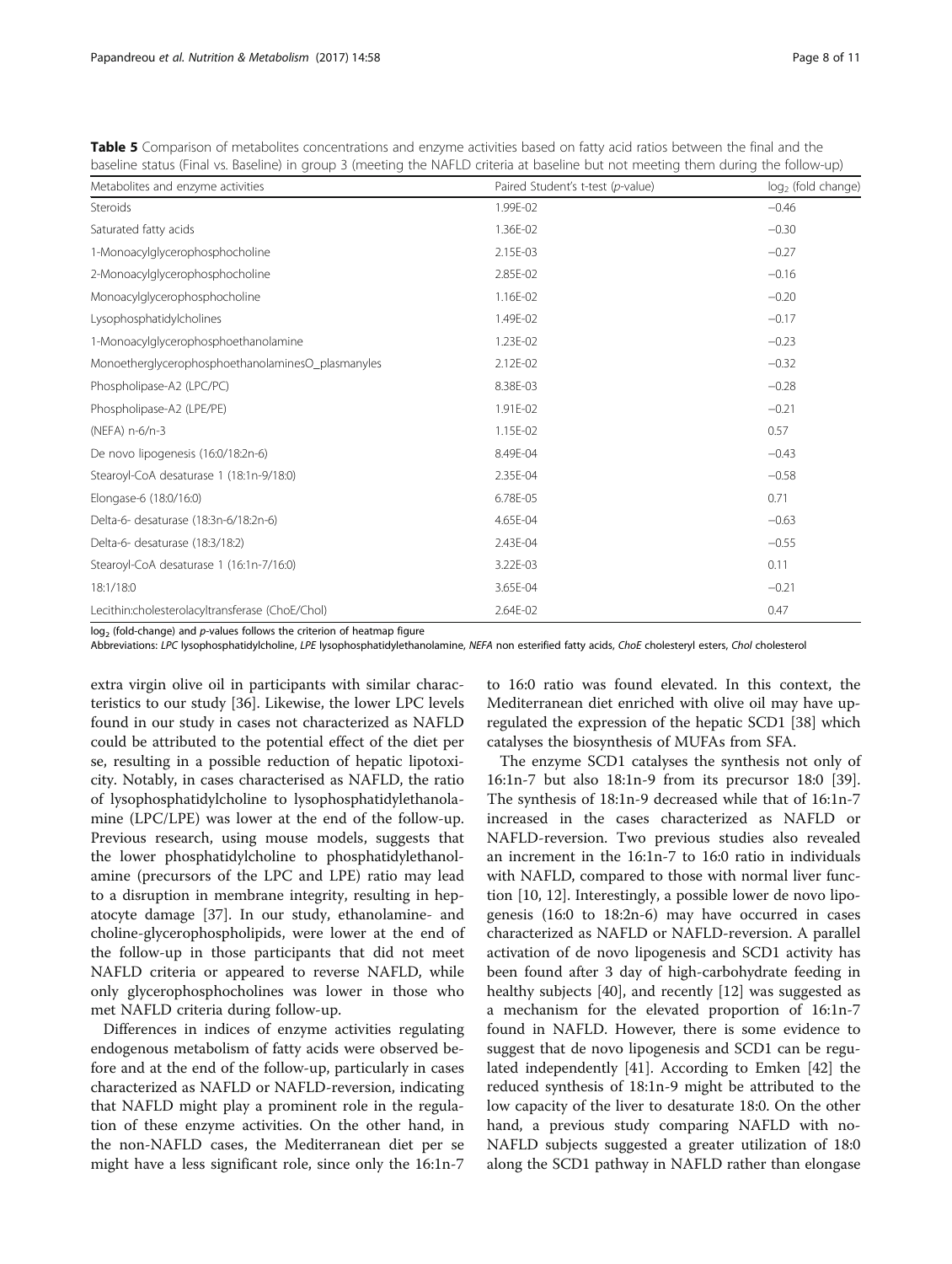<span id="page-8-0"></span>pathway [[10\]](#page-9-0). Interestingly in the groups, characterised as NAFLD or NAFLD-reversion, an increase in the ratio 18:0 to 16:0 was observed, indicating a potential increase in the FA elongase 6 (Elovl6) enzyme activity. According to a previous study the Elovl6- mediated conversion to 18:0 is a key step to hepatic lipotoxicity [[43\]](#page-10-0). Additionally, the decrease in the ratio 18:1n-9 to 18:0 and increase in the 18:0 to 16:0 ratio may have led to an accumulation of 18:0 which is cytotoxic [\[43](#page-10-0)]. Therefore, the lower production of 16:0 due to a decrease in de novo lipogenesis combined with an increase in 16:1n-7 to 16:0 and 18:0 to 16:0 ratios may constitute an adaptive mechanism in the prevention of further liver damage by decreasing the amount of 16:0 [[44\]](#page-10-0). NAFLD has also been associated with higher D6D (18:3n-6/18:2n-6) [[11\]](#page-10-0). Actions of D6D, usually uses 18:2n-6 or 18:3n-3 as its natural substrate. Long-chain n-3FA levels are found decreased in the hepatic tissue of patients with NAFLD [[45\]](#page-10-0). In the group, with cases characterised as NAFLD, it may be that homeostatic mechanisms were activated, to resist against the disease by "channelling" the PUFA biosynthesis routes towards long-chain n-3FA production.

Interestingly, lower LPC levels and lower LPC to PC ratio indicating a possible reduced activity of phospholipase A2 and higher lecithin: cholesterol acyltransferase activity were found during the follow-up in NAFLDreversion, contributing to a possible reduction of hepatic lipotoxicity [[34](#page-10-0), [35\]](#page-10-0), and improved hepatic function [\[46](#page-10-0)], respectively. However, the comparison between the final and baseline states in NAFLD-reversing and NAFLD cases, revealed similar results concerning other metabolites and particularly enzyme activities. Furthermore, the higher ratio of NEFA n-6/n-3 found in the final samples of NAFLD-reversing cases is similar to previous findings in NAFLD patients [\[47](#page-10-0)]; side effects of NAFLD still appear in those participants reversing it, affecting hepatic lipid metabolism.

The lack of clustering and significant prediction values after multivariate analysis may be attributed to the possible inclusion of uninformative variables in the PCA and OPLS models, masking the information of the few metabolites that reached the significant level after univariate analysis [\[48\]](#page-10-0).

Overall, the major limitation of the current study is the use of an index-based characterization of NAFLD, which may not predict accurately the presence of NASH [[19\]](#page-10-0). Currently, the 'gold standard' for the diagnosis of NASH is liver biopsy [\[49\]](#page-10-0), still it's not convenient for prospective studies, and is invasive for the participants, prohibiting evaluations during follow-up. Another potential limitation is the small size of the study population. Despite this, several findings reached statistical significance. Finally, participants were elderly Mediterranean individuals at high cardiovascular risk and this may

limit the generalizability of the findings to other agegroups.

In summary, our findings indicate that a rearrangement of lipid biosynthesis and circulation, in the liver and consequently the serum of NAFLD patients, can result in a metabolic profile characteristic, or at least reflecting, NAFLD development. However, despite a potential reduction of hepatic lipotoxicity and improved hepatic function in those participants with NAFLDreversion, side effects of NAFLD pathophysiology may still appear. Thus, the complex metabolic interactions in NAFLD development [[50](#page-10-0)] need to be further explored.

#### Additional files

[Additional file 1:](dx.doi.org/10.1186/s12986-017-0213-3) Detailed metabolomic analysis procedure ([[51, 52\]](#page-10-0)). (DOCX 15 kb)

[Additional file 2:](dx.doi.org/10.1186/s12986-017-0213-3) Estimation of the index of enzyme activities. (DOCX 11 kb)

[Additional file 3: Figure S1.](dx.doi.org/10.1186/s12986-017-0213-3) Principal component analysis (PCA) model to discriminate between the three baseline states in groups 1, 2 and 3. Model diagnostics (A = 8,  $R^2X = 0.651$ ,  $Q^2X = 0.264$ ) (DOCX 43 kb)

[Additional file 4: Figure S2.](dx.doi.org/10.1186/s12986-017-0213-3) Principal component analysis (PCA) model to discriminate between the baseline and final states in group 1 (participants not meeting the NAFLD criteria at baseline and at the end of follow-up). Model diagnostics ( $A = 6$ ,  $R^2X = 0.621$ ,  $Q^2X = 0.160$ ) (DOCX 43 kb)

[Additional file 5: Figure S3.](dx.doi.org/10.1186/s12986-017-0213-3) Principal component analysis (PCA) to discriminate between the baseline and final states in group 2 (suspected cases of NAFLD). Model diagnostics ( $A = 6$ ,  $R^2X = 0.624$ ,  $Q^2X = 0.179$ ) (DOCX 39 kb)

[Additional file 6: Figure S4.](dx.doi.org/10.1186/s12986-017-0213-3) Principal component analysis (PCA) to discriminate between the baseline and final states in group 3 (suspected NAFLD reversion cases). Model diagnostics ( $A = 6$ ,  $R^2X = 0.628$  $Q^2X = 0.235$ ) (DOCX 42 kb)

[Additional file 7: Figure S5.](dx.doi.org/10.1186/s12986-017-0213-3) Heatmap representing individual metabolomic features obtained from the comparisons between the three baseline states in groups 1, 2 and 3. Heatmapcolor codes for  $log<sub>2</sub>$  (foldchange) and ANOVA and Tukey's Honestly Significance Difference post hoc test p-values are indicated at the bottom of the Figure. Darker green and red colors indicate higher drops or elevations of the metabolite levels in every comparison. Grey lines correspond to significant foldchanges of individual metabolites, darker grey colors have been used to highlight higher significances ( $p < 0.05$ ,  $p < 0.01$  or  $p < 0.001$ ). Group 1 Participants did not meet NAFLD criteria at the baseline and during the follow-up. Group 2 Participants did not meet NAFLD criteria at baseline, but met NAFLD criteria during the follow-up. Group 3 Participants met NAFLD criteria at baseline, but not during the follow-up. Abbreviations: AA, amino acids; SFA, saturated fatty acids; PUFA, polyunsaturated fatty acids; MUFA, monounsaturated fatty acids; NAE, N-acyl ethanolamines; FFAox, free fatty acid oxidised; AC, acyl carnitines; PC, phosphatidylcholine; LPC, lysophosphatidylcholine; PE, phatidylethanolamine; LPE, lysophosphatidylethanolamine; PI, phatidylinositols; LPI, lysophosphatidylinositols; Cer, ceramides; SM, sphingomyelin; ChoE, cholesteryl esters; Chol, cholesterol; TAG, triacylglycerols; DAG, diacylglycerols, BA, bile acids; CMH, monohexosylceramides (DOCX 870 kb)

[Additional file 8: Figure S6.](dx.doi.org/10.1186/s12986-017-0213-3) Heatmap representing individual metabolomic features obtained from all the comparisons made between the final and the baseline states in groups 1, 2 and 3. Heatmapcolor codes for  $log<sub>2</sub>$  (fold-change) and Student's t-test p-values are indicated at the bottom of the Figure. Darker green and red colors indicate higher drops or elevations of the metabolite levels in every comparison. Grey lines correspond to significant fold-changes of individual metabolites, darker grey colors have been used to highlight higher significances ( $p < 0.05$ ,  $p < 0.01$  or  $p < 0.001$ ). Group 1 Participants did not meet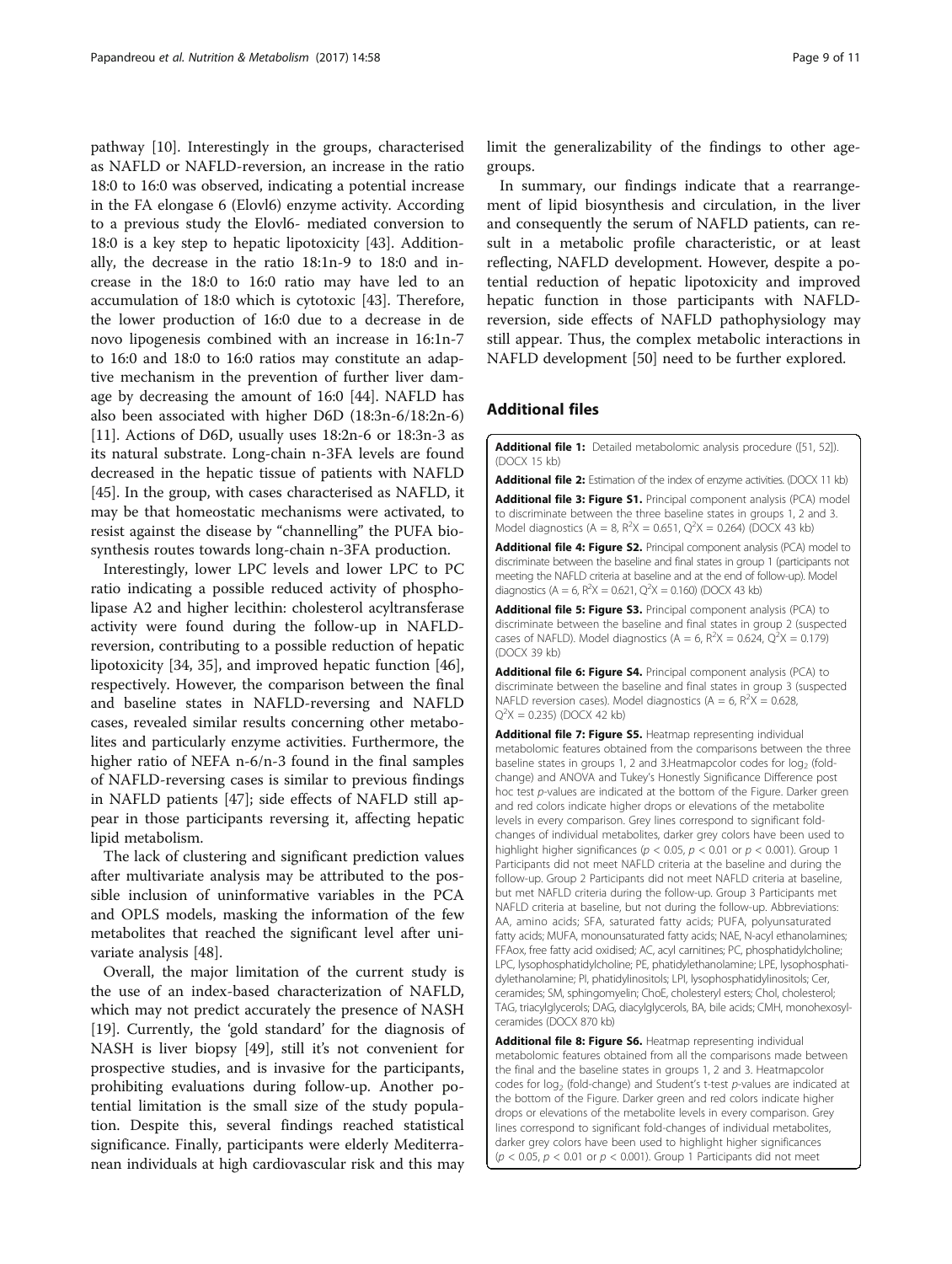<span id="page-9-0"></span>NAFLD criteria at the baseline and during the follow-up. Group 2 Participants did not meet NAFLD criteria at baseline, but met NAFLD criteria during the follow-up. Group 3 Participants met NAFLD criteria at baseline, but not during the follow-up. Abbreviations: AA, amino acids; SFA, saturated fatty acids; PUFA, polyunsaturated fatty acids; MUFA, monounsaturated fatty acids; NAE, N-acyl ethanolamines; FFAox, free fatty acid oxidised; AC, acyl carnitines; PC, phosphatidylcholine; LPC, lysophosphatidylcholine; PE, phatidylethanolamine; LPE, lysophosphatidylethanolamine; PI, phatidylinositols; LPI, lysophosphatidylinositols; Cer, ceramides; SM, sphingomyelin; ChoE, cholesteryl esters; Chol, cholesterol; TAG, triacylglycerols; DAG, diacylglycerols, BA, bile acids; CMH, monohexosylceramides (DOCX 1038 kb)

[Additional file 9: Figure S7.](dx.doi.org/10.1186/s12986-017-0213-3) Volcano plot  $[-\log_{10} (p\text{-value}) \text{ vs. } \log_2$ (fold-change)] for the comparison between the baseline and final states in group 1 (not meeting the NAFLD criteria at baseline and during the follow-up).Abbreviations: AA, amino acids; SFA, saturated fatty acids; PUFA, polyunsaturated fatty acids; MUFA, monounsaturated fatty acids; NAE, N-acyl ethanolamines; FFAox, free fatty acid oxidised; AC, acyl carnitines; PC, phosphatidylcholine; LPC, lysophosphatidylcholine; PE, phatidylethanolamine; LPE, lysophosphatidylethanolamine; PI, phatidylinositols; LPI, lysophosphatidylinositols; Cer, ceramides; SM, sphingomyelin; ChoE, cholesteryl esters; Chol, cholesterol; TAG, triacylglycerols; DAG, diacylglycerols, BA, bile acids; CMH, monohexosylceramides (DOCX 50 kb)

[Additional file 10: Figure S8.](dx.doi.org/10.1186/s12986-017-0213-3) Volcano plot  $[-\text{log}_{10} (p\text{-value}) \text{ vs. log}_{2}]$ (fold-change)] for the comparison between the baseline and final states in group 2 (suspected cases of NAFLD). Abbreviations: AA, amino acids; SFA, saturated fatty acids; PUFA, polyunsaturated fatty acids; MUFA, monounsaturated fatty acids; NAE, N-acyl ethanolamines; FFAox, free fatty acid oxidised; AC, acyl carnitines; PC, phosphatidylcholine; LPC, lysophosphatidylcholine; PE, phatidylethanolamine; LPE, lysophosphatidylethanolamine; PI, phatidylinositols; LPI, lysophosphatidylinositols; Cer, ceramides; SM, sphingomyelin; ChoE, cholesteryl esters; Chol, cholesterol; TAG, triacylglycerols; DAG, diacylglycerols, BA, bile acids; CMH, monohexosylceramides (DOCX 52 kb)

[Additional file 11: Figure S9.](dx.doi.org/10.1186/s12986-017-0213-3) Volcano plot [-log<sub>10</sub> (p-value) vs. log<sub>2</sub> (fold-change)] for the comparison between the baseline and final states in group 3 (suspected NAFLD reversion cases). Abbreviations: AA, amino acids; SFA, saturated fatty acids; PUFA, polyunsaturated fatty acids; MUFA, monounsaturated fatty acids; NAE, N-acyl ethanolamines; FFAox, free fatty acid oxidised; AC, acyl carnitines; PC, phosphatidylcholine; LPC, lysophosphatidylcholine; PE, phatidylethanolamine; LPE, lysophosphatidylethanolamine; PI, phatidylinositols; LPI, lysophosphatidylinositols; Cer, ceramides; SM, sphingomyelin; ChoE, cholesteryl esters; Chol, cholesterol; TAG, triacylglycerols; DAG, diacylglycerols, BA, bile acids; CMH, monohexosylceramides (DOCX 50 kb)

#### Abbreviations

BCAAs: branched chainamino acids; Cer: ceramide; ChoE: cholesterylesters; Chol: cholesterol; D5D: delta-5-desaturase; D6D: delta-6-desaturase; Elovl6: elongase 6; FAs: fatty acids; HSI: hepatic steatosis index; LC-MS/ MS: liquid chromatography tandem massspectrometry; LPC: lysophosphatidylcholine; LPE: lysophosphatidylethanolamine; MUFAs: monounsaturated fatty acids; NAFLD: Non-alcoholic fatty liver disease; NASH: non-alcoholic steatohepatitis; NEFAs: non esterified fatty acids; OPLS: orthogonal partial least-squares to latent structures; PC: phosphatidylcholine; PCA: principal component analysis; PE: phosphatidylethanolamine; PUFAs: polyunsaturated fatty acids; SCD1: stearoyl-CoA desaturase 1; SM: sphingomyelin

#### Acknowledgements

The authors particularly acknowledge the volunteers enrolled in this study for their participation. We would like to thank [Andrés](https://www.ncbi.nlm.nih.gov/pubmed/?term=D%26%23x000ed%3Baz-L%26%23x000f3%3Bpez%20A%5BAuthor%5D&cauthor=true&cauthor_uid=26739996) Díaz-López for providing help in relation to the study database. The analysis of metabolites was performed by the OWL biotechnology company.

#### Funding

This study has been funded by Instituto de Salud Carlos III through the project "PIE14/00031" (Co-funded by European Regional Development Fund/ European Social Fund) "Investing in your future").

#### Availability of data and materials

Please contact author (JS-S) for data or material requests.

#### Authors' contributions

MB and JS-S designed research. CP, MB and JS-S conducted research. CP, MB and JS-S analyzed the data. CP wrote the first draft. All authors revised the manuscript for important intellectual content, read and approved the final manuscript.

#### Consent for publication

The authors consent to the publication of the data.

#### Competing interests

The authors declare that they have no competing interests.

#### Publisher's Note

Springer Nature remains neutral with regard to jurisdictional claims in published maps and institutional affiliations.

#### Author details

<sup>1</sup>Human Nutrition Department, Hospital Universitari Sant Joan, Institut d'Investigació Sanitaria Pere Virgili, Universitat Rovira i Virgili, Reus, Spain. <sup>2</sup>Ciber Fisiopatología de la Obesidad y Nutrición (CIBEROBN), Instituto de Salud Carlos III (ISCIII), Madrid, Spain. <sup>3</sup>Unidad de Gestión Clínica de Endocrinología y Nutrición, Instituto de Investigación Biomédica de Málaga (IBIMA), Hospital Clínico Virgen de la Victoria/Universidad de Málaga, Malaga, Spain. <sup>4</sup> Department of Preventive Medicine and Public Health, School of Medicine, University of Navarra, Pamplona, Spain. <sup>5</sup>Department of Preventive Medicine, University of Valencia, Valencia, Spain. <sup>6</sup>Department of Nutrition & Dietetics, Technological Education Institute of Crete, Crete, Greece. <sup>7</sup>Lipid and Atherosclerosis Unit, Department of Internal Medicine, Reina Sofia University Hospital, IMIBIC, University of Cordoba, Cordoba, Spain. 8 Department of Internal Medicine, Hospital Clínic, IDIBAPS, Barcelona, Spain. <sup>9</sup>Cardiovascular and Nutrition Research Group, Institut de Recerca Hospital del Mar, Barcelona, Spain. <sup>10</sup>Human Nutrition Unit, Faculty of Medicine and Health Sciences, Universitat Rovira i Virgili, St/Sant Llorenç 21, 43201 Reus, Spain.

#### Received: 23 May 2017 Accepted: 16 August 2017 Published online: 02 September 2017

#### References

- 1. Vernon G, Baranova A, Younossi ZM. Systematic review: the epidemiology and natural history of non-alcoholic fatty liver disease and non-alcoholic steatohepatitis in adults. Aliment Pharmacol Ther. 2011;34:274–85.
- 2. Bellentani S, Scaglioni F, Marino M, Bedogni G. Epidemiology of nonalcoholic fatty liver disease. Dig Dis. 2010;28:155–61.
- 3. Chalasani N, Younossi Z, Lavine JE, Diehl AM, Brunt EM, Cusi K, et al. The diagnosis and management of non-alcoholic fatty liver disease: practice guideline by the American Association for the Study of Liver Diseases, American College of Gastroenterology, and the American Gastroenterological Association. Hepatology. 2012;55:2005–23.
- 4. Rafiq N, Bai C, Fang Y, Srishord M, McCullough A, Gramlich T, et al. Longterm follow-up of patients with nonalcoholic fatty liver. Clin Gastroenterol Hepatol. 2009;7:234–8.
- 5. Dowman JK, Tomlinson JW, Newsome PN. Pathogenesis of non-alcoholic fatty liver disease. QJM. 2010;103:71–83.
- 6. Youssef W, McCullough AJ. Diabetes mellitus, obesity, and hepatic steatosis. Semin Gastrointest Dis. 2002;13:17–30.
- 7. Vacca M, Allison M, Griffin JL, Vidal-Puig A. Fatty acid and glucose sensors in hepatic lipid metabolism: implications in NAFLD. Semin Liver Dis. 2015;35:250–61.
- 8. Puri P, Baillie RA, Wiest MM, Mirshahi F, Choudhury J, Cheung O, et al. A lipidomic analysis of nonalcoholic fatty liver disease. Hepatology. 2007;46:1081–90.
- 9. Anjani K, Lhomme M, Sokolovska N, Poitou C, Aron-Wisnewsky J, Bouillot JL, et al. Circulating phospholipid profiling identifies portal contribution to NASH signature in obesity. J Hepatol. 2015;62:905–12.
- 10. Puri P, Wiest MM, Cheung O, Mirshahi F, Sargeant C, Min HK, et al. The plasma lipidomic signature of nonalcoholic steatohepatitis. Hepatology. 2009;50:1827–38.